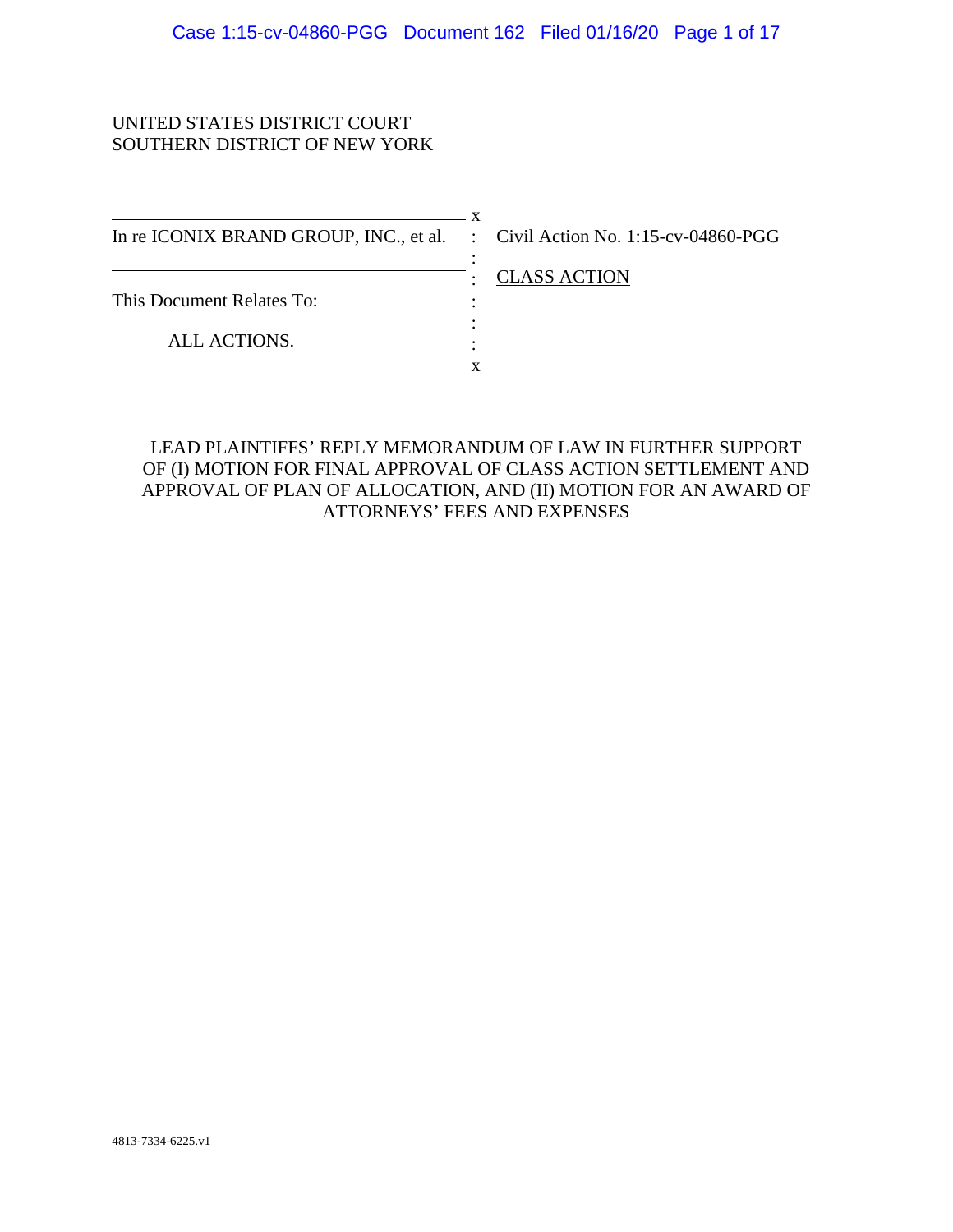# **TABLE OF CONTENTS**

## **Page**

| II.  |                                                        | THE REACTION OF THE CLASS SUPPORTS APPROVAL OF THE |  |
|------|--------------------------------------------------------|----------------------------------------------------|--|
| III. | THE SINGLE OBJECTION – BY A PROFESSIONAL OBJECTOR – IS |                                                    |  |
|      | A.                                                     |                                                    |  |
|      | Β.                                                     |                                                    |  |
|      |                                                        |                                                    |  |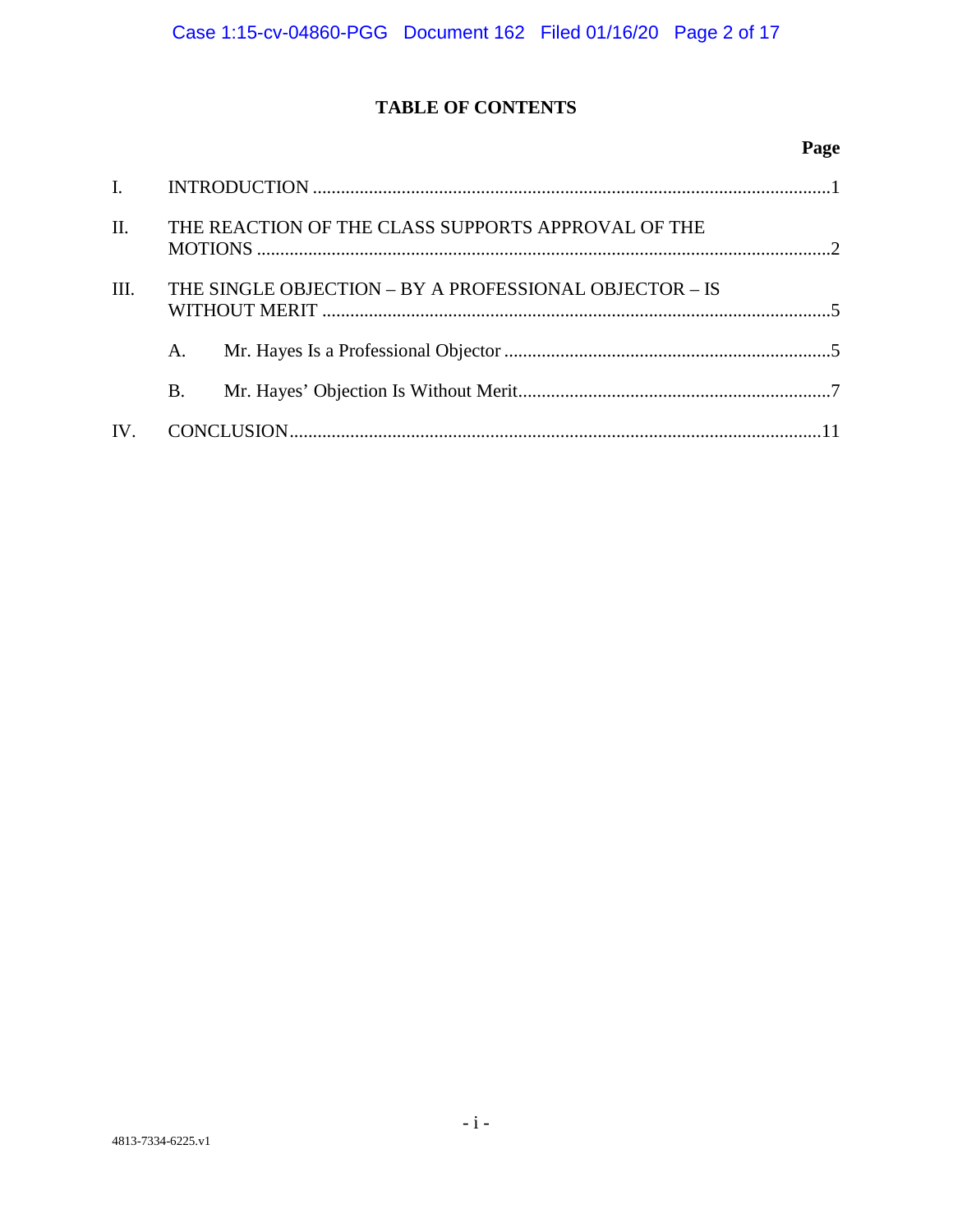# **TABLE OF AUTHORITIES**

## **Page**

# **CASES**

| Athale v. Sinotech Energy Ltd.,                                     |
|---------------------------------------------------------------------|
| Christine Asia Co. v. Yun Ma,                                       |
| Dalberth v. Xerox Corp.,                                            |
| Fleisher v. Phoenix Life Ins. Co.,                                  |
| Halliburton Co. v. Erica P. John Fund, Inc.,                        |
| Hayes v. Harmony Gold Mining Co.,                                   |
| In re Advanced Battery Techs., Inc. Sec. Litig.,                    |
| In re Bisys Sec. Litig.,                                            |
| In re Citigroup Inc. Sec. Litig.,                                   |
| In re Facebook, Inc., IPO Sec. & Derivative Litig.,                 |
| In re Genesis Health Ventures, Inc.,                                |
| In re Payment Card Interchange Fee & Merch. Disc. Antitrust Litig., |
| In re Rite Aid Corp. Sec. Litig.,                                   |
| In re Telik, Inc. Sec. Litig.,                                      |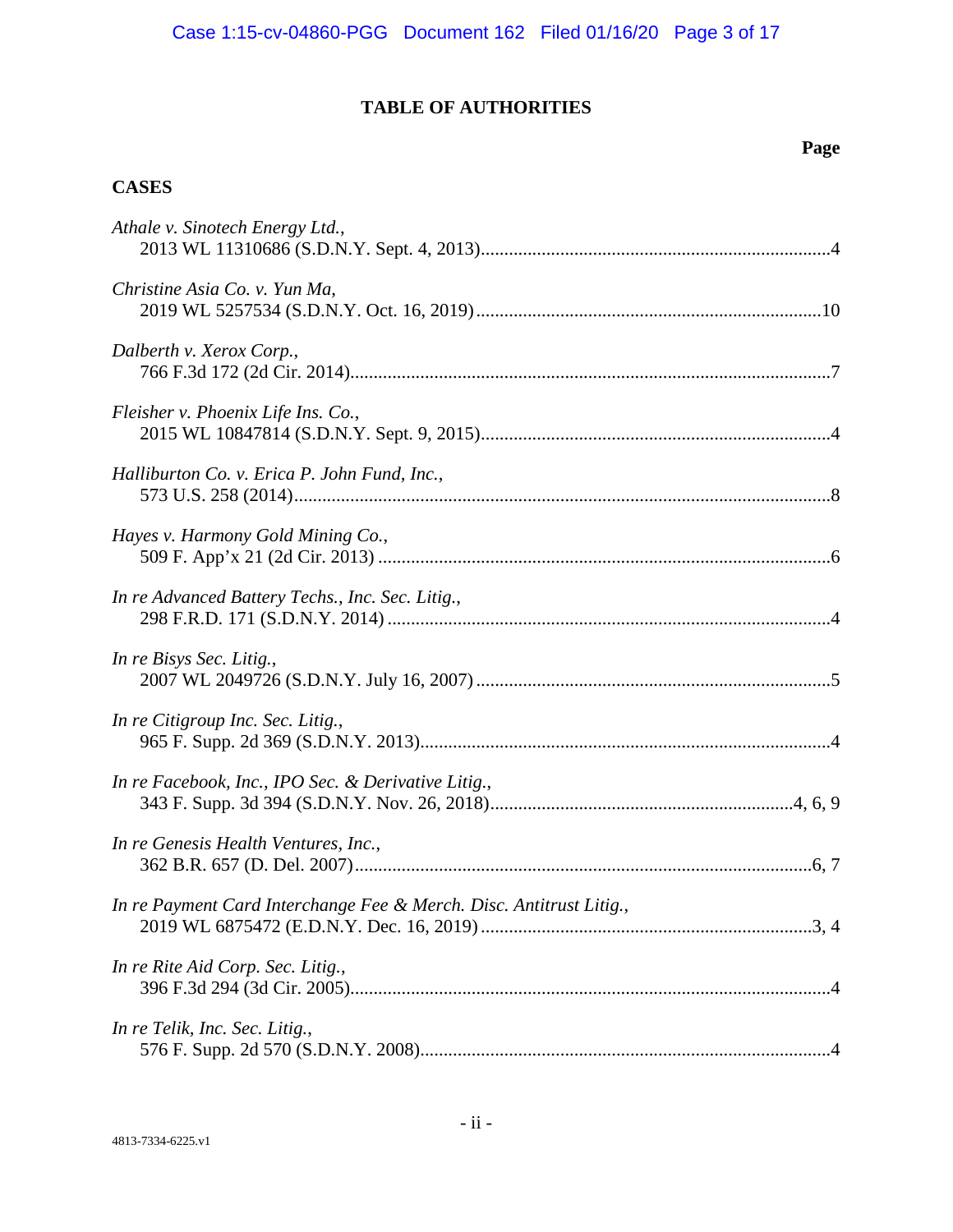# Page

| Lorenzo v. SEC,                            |  |
|--------------------------------------------|--|
| Shetty v. Trivago N.V.,                    |  |
| Wal-Mart Stores, Inc. v. Visa U.S.A. Inc., |  |

# STATUTES, RULES AND REGULATIONS

# 15 U.S.C.

| Code of Federal Regulations |  |
|-----------------------------|--|
|                             |  |
|                             |  |
|                             |  |
|                             |  |

## **SECONDARY AUTHORITIES**

| David Glovin,                                                 |  |
|---------------------------------------------------------------|--|
| 'Vexatious' Geologist Makes Class-Action Fights His Business, |  |
|                                                               |  |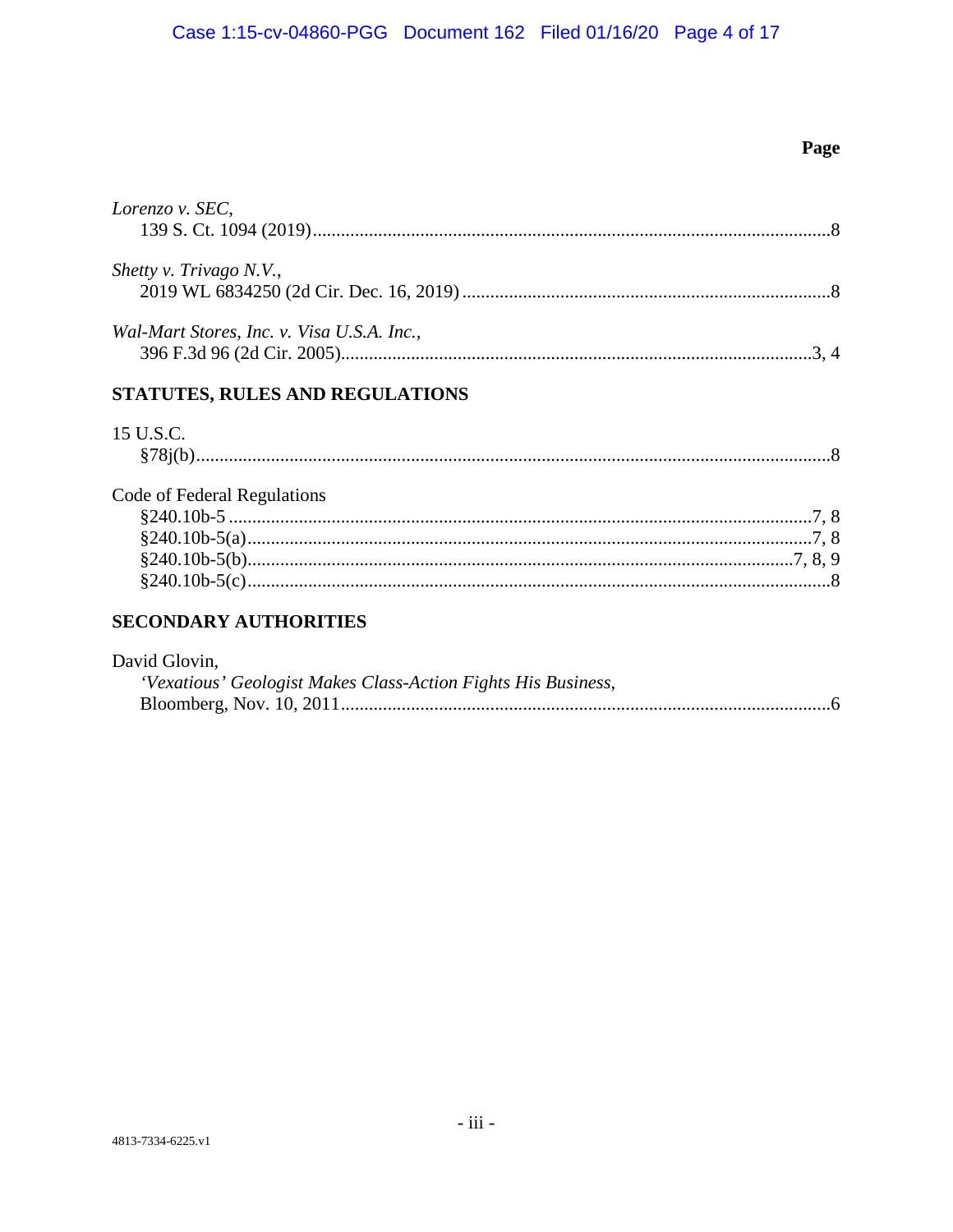### Case 1:15-cv-04860-PGG Document 162 Filed 01/16/20 Page 5 of 17

Lead Plaintiffs City of Atlanta Firefighters' Pension Fund and City of Atlanta Police Officers' Pension Fund, on behalf of themselves and the Class, and Lead Counsel respectfully submit this reply memorandum of law in further support of: (1) Lead Plaintiffs' motion for final approval of the proposed Settlement and approval of the Plan of Allocation; and (2) Lead Counsel's motion for an award of attorneys' fees and expenses. $<sup>1</sup>$  $<sup>1</sup>$  $<sup>1</sup>$ </sup>

### **I. INTRODUCTION**

In exchange for a cash payment of \$6 million, the proposed Settlement resolves all the claims asserted in this Litigation, other than those against BDO, which the Court dismissed on September 30, 2019. ECF No. 151. As detailed in Lead Plaintiffs' and Lead Counsel's opening papers (ECF Nos. 153-157), the \$6 million Settlement is the product of hard-fought litigation and extensive arm's-length settlement negotiations, and represents a favorable result for the Class in light of the substantial challenges that Lead Plaintiffs would have faced in proving liability and damages. Indeed, as explained in the opening papers, the Court's dismissal of the claims against Defendants was all but certain absent the proposed Settlement. Further, given Iconix's worsening financial condition and rapidly wasting insurance policy, it was highly unlikely that Lead Plaintiffs could have recovered more even if they had been successful at trial.

Pursuant to the Court's Order Preliminarily Approving Settlement and Providing for Notice (the "Preliminary Approval Order"), dated September 23, 2019 (ECF No. 149), the Claims

<span id="page-4-0"></span> $1$  Unless otherwise noted, capitalized terms shall have the meanings ascribed to them in the Stipulation of Settlement and Release (ECF No. 147), the Joint Declaration of Class Counsel in Support of Plaintiffs' Motion for Final Approval of Class Action Settlement and Approval of Plan of Allocation and Lead Counsel's Motion for an Award of Attorneys' Fees and Expenses (ECF No. 157), and the memoranda of law submitted therewith (ECF Nos. 154 and 156).

In addition, unless otherwise indicated, all references to " $\mathbb{I}$ " and " $\mathbb{I}$ " refer to paragraphs in the Second Amended Complaint (ECF No. 114), and all citations and internal quotation marks are omitted from quoted material.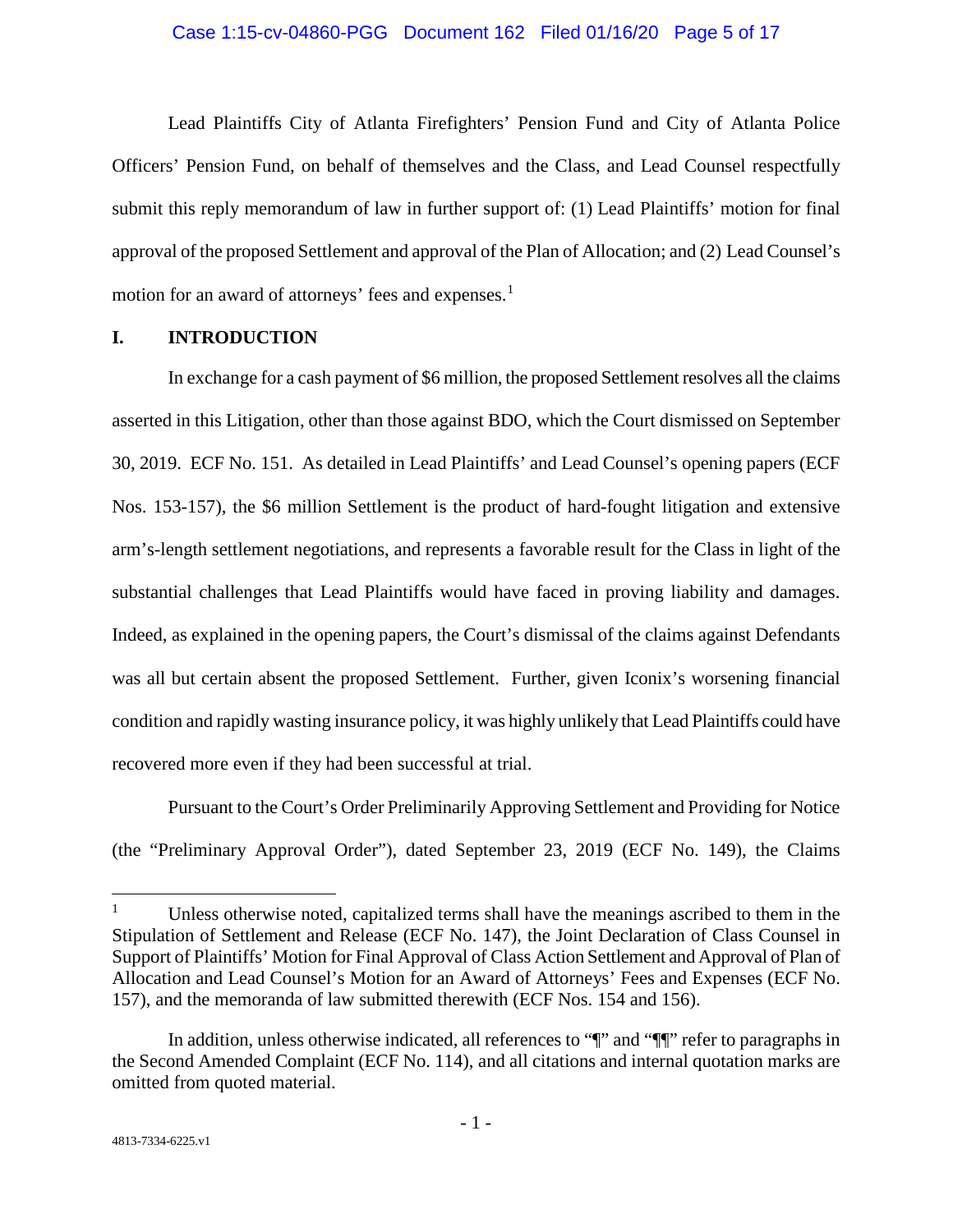### Case 1:15-cv-04860-PGG Document 162 Filed 01/16/20 Page 6 of 17

Administrator, under the supervision of Lead Counsel, conducted an extensive notice program, which included mailing over 70,000 copies of the Notice and the Proof of Claim and Release form ("Claim Form") (together, "Notice Package") to potential Class Members and nominees. In response to this notice program, only one Class Member – a professional objector known to this Court (James J. Hayes) – has objected to any aspect of the Settlement, Plan of Allocation, or fee and expense application. *See* Section III below. And only three individual (non-institutional) shareholders have requested exclusion.

As explained below, the overwhelmingly favorable reaction of the Class further demonstrates that the proposed Settlement, Plan of Allocation, and request for attorneys' fees and expenses are fair and reasonable and should be approved.

## **II. THE REACTION OF THE CLASS SUPPORTS APPROVAL OF THE MOTIONS**

Lead Plaintiffs and Lead Counsel respectfully submit that their opening papers demonstrate why approval of the motions is warranted. But now that the time for objecting to the Settlement or requesting exclusion from the Class has passed, the fact of only a single objection and three opt outs provides even more support for granting the two motions.

Pursuant to the Court's Preliminary Approval Order, over 70,000 copies of the Notice Package have been mailed to potential Class Members and their nominees. *See* Supplemental Declaration of Mishka Ferguson Regarding Notice Dissemination and Requests for Exclusion Received to Date ("Supp. Ferguson Decl."), submitted herewith,  $\P$  [3-4. The Notice informed Class Members of the terms of the proposed Settlement and Plan of Allocation, and that Lead Counsel would apply for an award of attorneys' fees in an amount not to exceed 25% of the Settlement Amount, as well as payment of litigation expenses in an amount not to exceed \$250,000, plus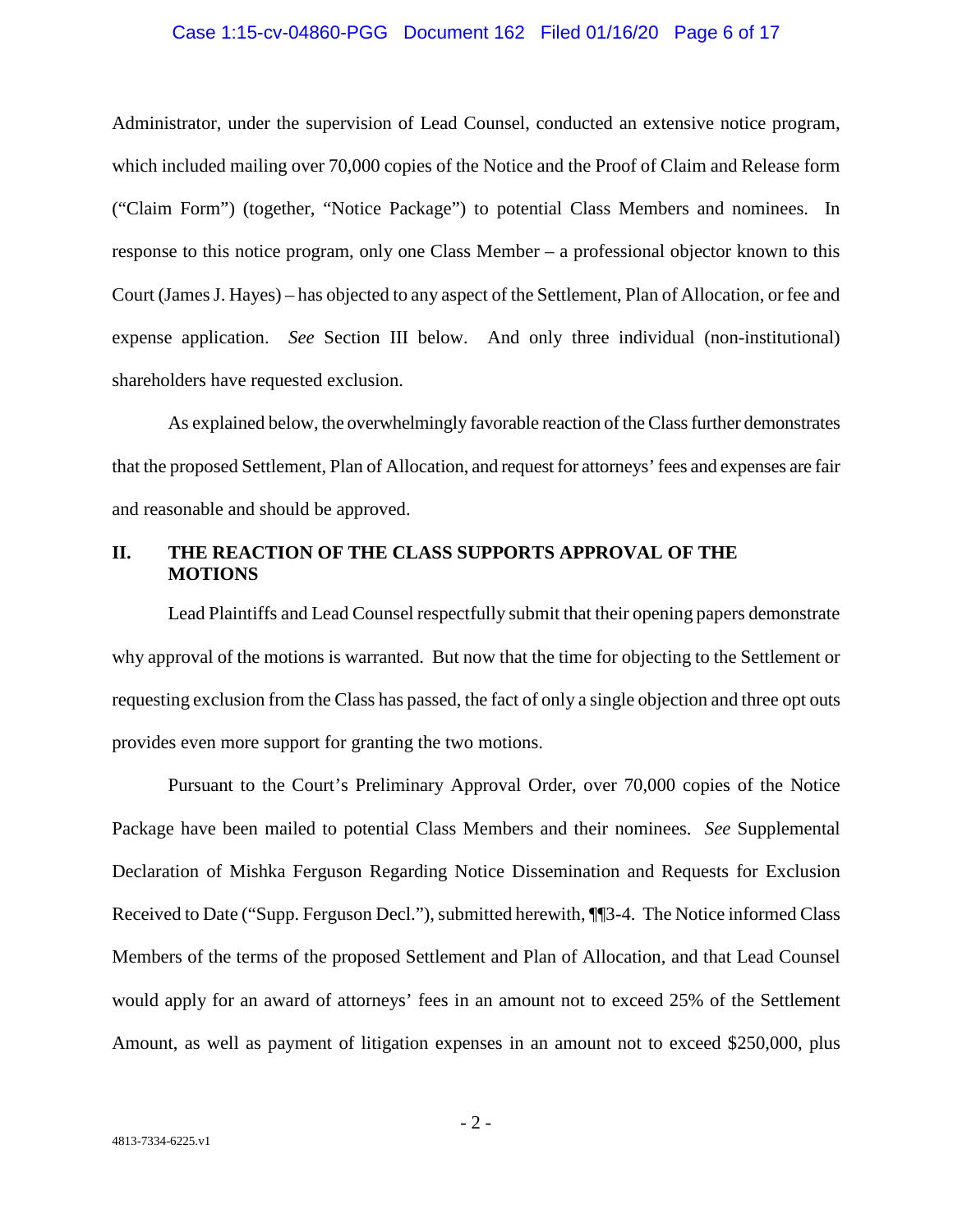### Case 1:15-cv-04860-PGG Document 162 Filed 01/16/20 Page 7 of 17

interest earned on both amounts (at the same rate as earned by the Settlement Fund). *See* Notice (ECF No. 157-2, Ex. A) at 2.

The Notice also apprised Class Members of their right to object to the proposed Settlement, the Plan of Allocation, and/or the request for attorneys' fees and expenses, the right to exclude themselves from the Class, and the December 30, 2019 deadline for filing objections and making requests for exclusion. *See id*. at 1, 8-9. The Summary Notice, which likewise informed readers of the proposed Settlement, how to obtain copies of the Notice Package, and the deadlines for the submission of Claim Forms, objections, and requests for exclusion, was published in *The Wall Street Journal* and transmitted over *Business Wire*. *See* ECF No. 157-2 (Declaration of Mishka Ferguson Regarding Notice Dissemination, Publication, and Requests for Exclusion Received to Date), ¶11. In addition, the Claims Administrator established a case-specific website that provided information and links to relevant documents. *Id.*, ¶13.

As noted above, after this notice program, only one Class Member – with a history of serial objections – objected to any aspect of the Settlement, the Plan of Allocation, or fee and expense application. That objection is discussed in the following section. In addition, only three requests for exclusion were received. *See* ECF No. 157-2, ¶15 & Ex. D (thereto); Supp. Ferguson Decl., ¶6.

<span id="page-6-1"></span><span id="page-6-0"></span>The assertion of only one objection and three requests for exclusion supports a finding that the Settlement is fair, reasonable, and adequate. Indeed, "the favorable reaction of the overwhelming majority of class members to the Settlement is perhaps the most significant factor in [the] *Grinnell* inquiry." *Wal-Mart Stores, Inc. v. Visa U.S.A. Inc.*, 396 F.3d 96, 119 (2d Cir. 2005). Although a "certain number of objections are to be expected in a class action with an extensive notice campaign and a potentially large number of class members," *In re Payment Card Interchange Fee & Merch. Disc. Antitrust Litig.*, 2019 WL 6875472, at \*16 (E.D.N.Y. Dec. 16, 2019), "'[i]f only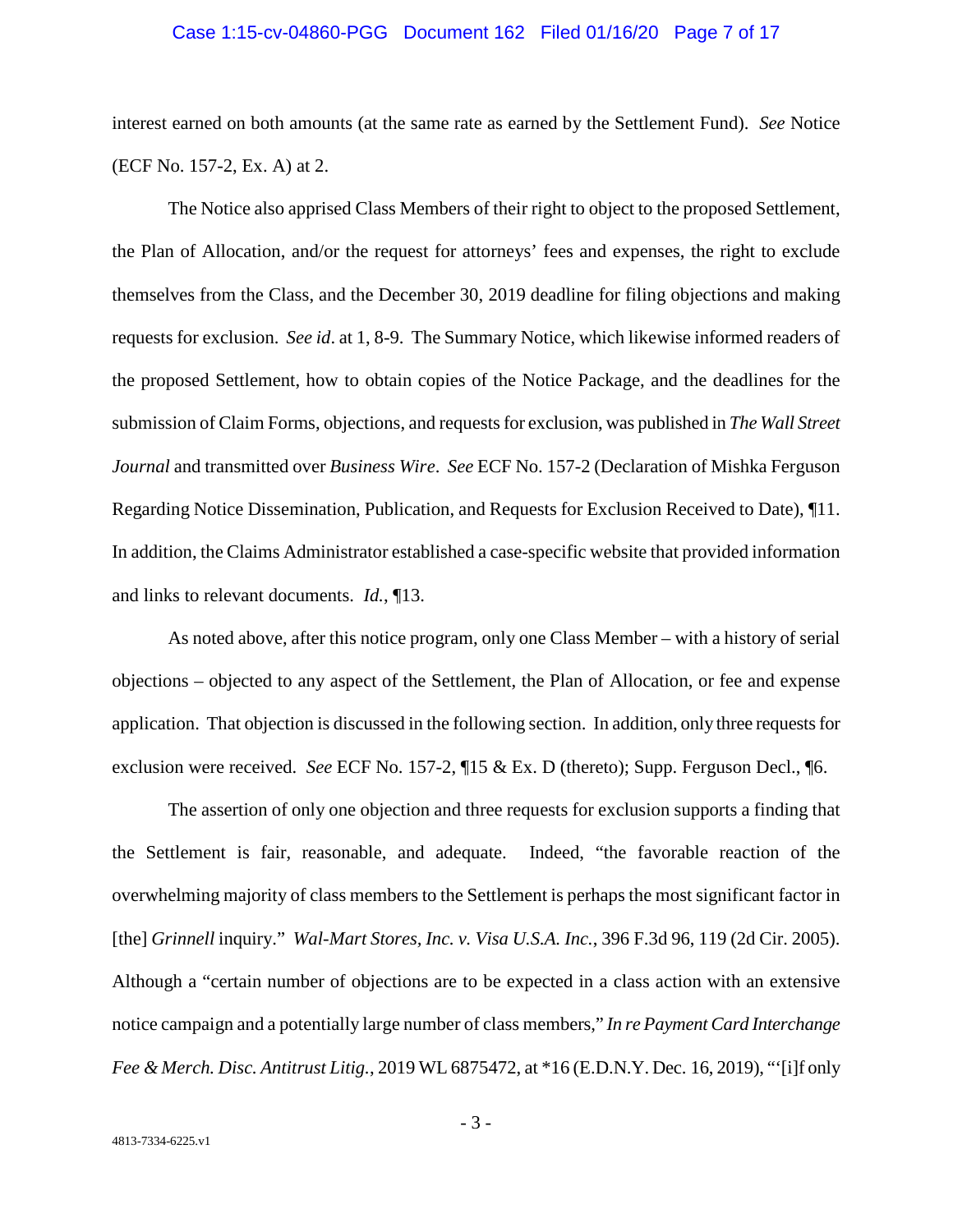### <span id="page-7-8"></span>Case 1:15-cv-04860-PGG Document 162 Filed 01/16/20 Page 8 of 17

<span id="page-7-5"></span>a small number of objections are received, that fact can be viewed as indicative of the adequacy of the settlement." *Id.* (quoting *Wal-Mart*, 396 F.3d at 118).<sup>[2](#page-7-9)</sup> As Judge Sweet has recognized: "The overwhelmingly positive reaction – or absence of a negative reaction – weighs strongly in favor of confirming the Proposed Settlement." *In re Facebook, Inc., IPO Sec. & Derivative Litig.*, 343 F. Supp. 3d 394, 410 (S.D.N.Y. Nov. 26, 2018).

<span id="page-7-4"></span><span id="page-7-3"></span>In addition, no institutional investors have objected to the Settlement or have requested exclusion. The absence of objections by these sophisticated Class Members is further evidence of the fairness of the Settlement. *See, e.g.*, *id.* ("That not one sophisticated institutional investor objected to the Proposed Settlement is indicia of its fairness."); *see also In re Citigroup Inc. Sec. Litig.*, 965 F. Supp. 2d 369, 382 (S.D.N.Y. 2013) (holding that the reaction of the class supported the settlement where "not a single objection was received from any of the institutional investors that hold the majority of Citigroup stock").

<span id="page-7-7"></span><span id="page-7-1"></span>Finally, the positive reaction of the Class should also be considered with respect to Lead Counsel's motion for an award of attorneys' fees and expenses. "'That only one objection to the fee request was received is powerful evidence that the requested fee is fair and reasonable.'" *Fleisher v. Phoenix Life Ins. Co.*, 2015 WL 10847814, at \*13 (S.D.N.Y. Sept. 9, 2015) (quoting *In re Telik, Inc. Sec. Litig.*, 576 F. Supp. 2d 570, 594 (S.D.N.Y. 2008)). In particular, the lack of any objections by institutional investors supports approval of the fee and expense request. *See In re Rite Aid Corp. Sec. Litig.*, 396 F.3d 294, 305 (3d Cir. 2005) (the fact that "a significant number of investors in the class were 'sophisticated' institutional investors that had considerable financial incentive to object had they believed the requested fees were excessive" and did not do so supported approval of the fee

<span id="page-7-9"></span><span id="page-7-6"></span><span id="page-7-2"></span><span id="page-7-0"></span> <sup>2</sup> *See also In re Advanced Battery Techs., Inc. Sec. Litig.*, 298 F.R.D. 171, 176 (S.D.N.Y. 2014) (same); *Athale v. Sinotech Energy Ltd.*, 2013 WL 11310686, at \*4 (S.D.N.Y. Sept. 4, 2013) (same).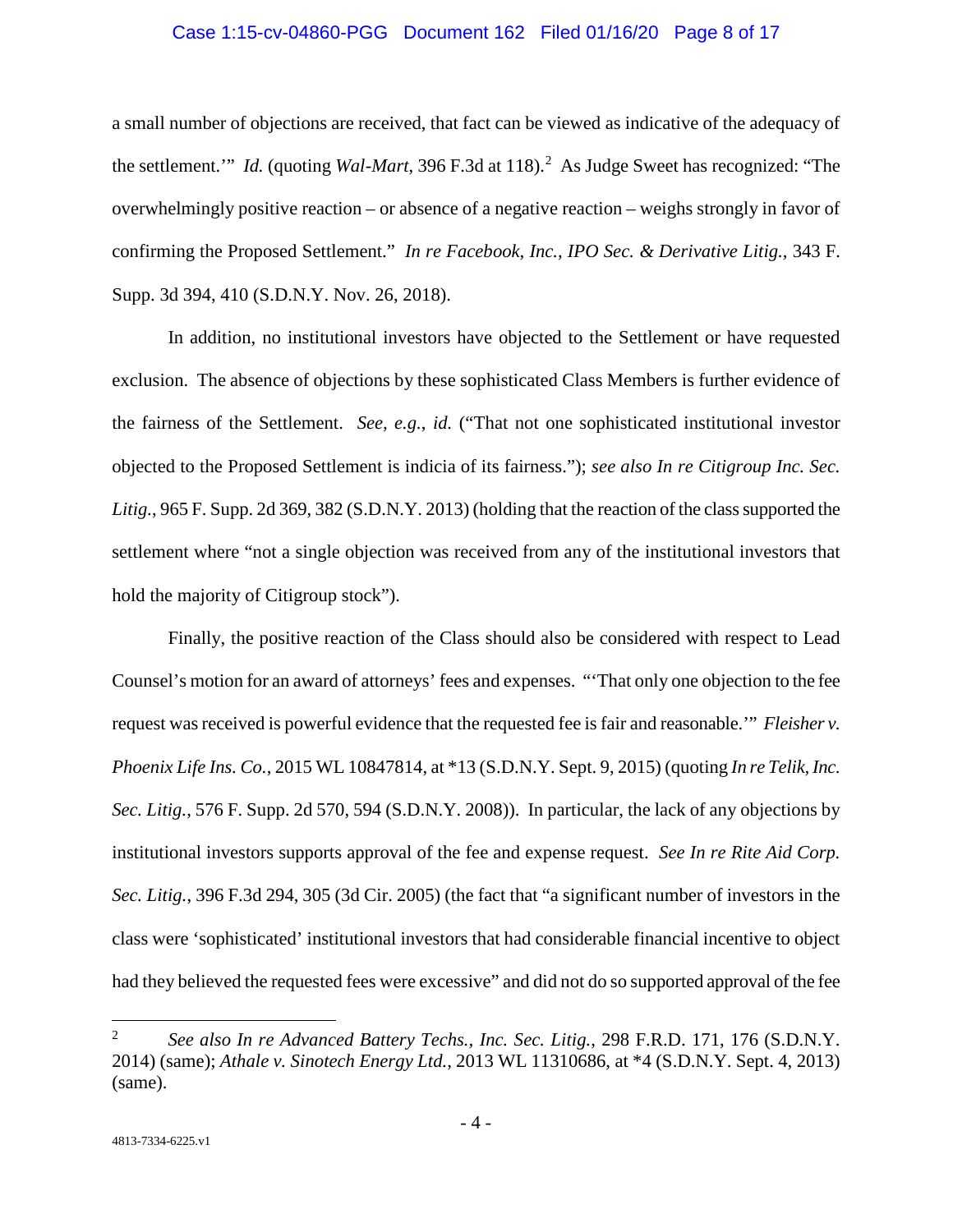<span id="page-8-0"></span>request); *In re Bisys Sec. Litig.*, 2007 WL 2049726, at \*1 (S.D.N.Y. July 16, 2007) (absence of objections by institutional investors supported approval of the request because "the class included numerous institutional investors who presumably had the means, the motive, and the sophistication to raise objections if they thought the [requested] fee was excessive").

## **III. THE SINGLE OBJECTION – BY A PROFESSIONAL OBJECTOR – IS WITHOUT MERIT**

## **A. Mr. Hayes Is a Professional Objector**

Although the lone objection to the proposed Settlement and requested fee award – by James

J. Hayes – can and should be rejected entirely on the merits (*see* Section III.B below), the Court may

also consider the fact that Hayes is a professional objector.<sup>[3](#page-8-1)</sup> Indeed, the Court already has. At the

final-approval hearing in *City of Brockton Ret. Sys. v. Avon Prods., Inc.*, No. 1:11-cv-4665

(S.D.N.Y. Dec. 28, 2015) (ECF No. 90), during which the Court rejected Mr. Hayes' objections, the

Court stated:

The remaining objector, Mr. James J. Hayes, is a 'serial objector' who regularly filed objections in class action settlements, citing *In Re Initial Public Offering Securities Litigation*, 728 F. Supp. 2d 289, 294 (S.D.N.Y. 2010). 'Federal courts are increasingly weary of professional objectors,' citing *O'Keefe v. Mercedes-Benz USA, LLC*, 214 F.R.D. 266, 295 note 26, (E.D. Pa. 2003). Given that a court need only find that a settlement is fair and reasonable and that a plan of allocation is fair and reasonable, not that the plan of allocation is perfect, I conclude that Mr. Hayes' objections do not present grounds for me rejecting the settlement, citing *In Re Merrill Lynch & Company, Inc. Research Reports Securities Litigation*, 2007 WL 313474 at \*11, (S.D.N.Y, Feb. 1, 2007).

*Id.* at 12:2-15.

<span id="page-8-1"></span><sup>&</sup>lt;sup>3</sup> Mr. Hayes filed his objection as ECF No. 158 ("Objection"), but it is also attached as Exhibit 1 to the Reply Declaration of Kyla Grant in Further Support of Lead Plaintiffs' Motion for Final Approval of Class Action Settlement and Approval of Plan of Allocation and Lead Counsel's Motion for an Award of Attorneys' Fees and Expenses ("Grant Decl."), submitted herewith.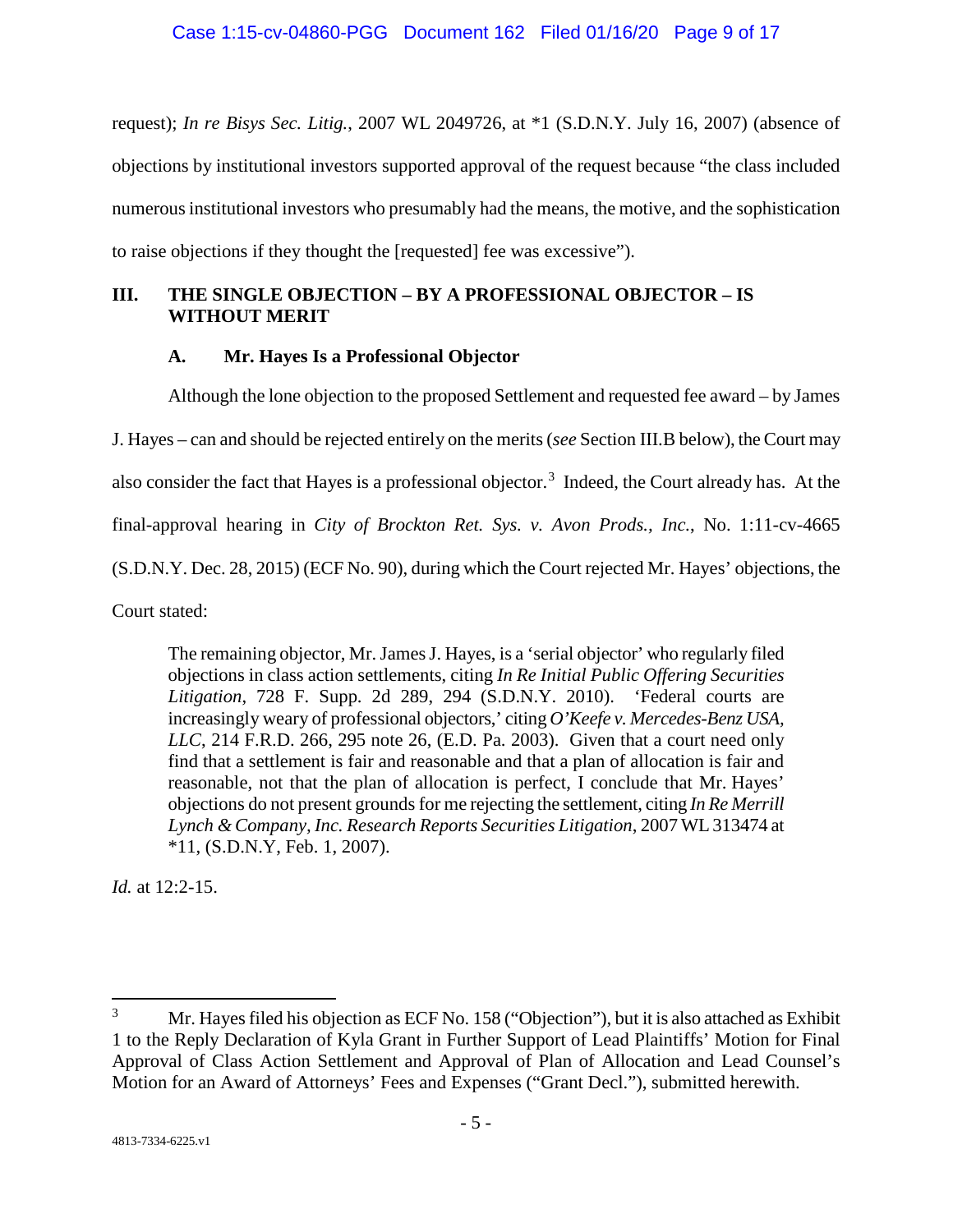### <span id="page-9-1"></span>Case 1:15-cv-04860-PGG Document 162 Filed 01/16/20 Page 10 of 17

<span id="page-9-0"></span>This Court is not the only one to recognize Mr. Hayes' status as a professional objector – a role he himself has embraced as his "business."[4](#page-9-4) In a November 2018 decision, for example, Judge Sweet – in the course of rejecting Mr. Hayes' objections – characterized him as having "a wellknown history of filing class action objections in federal court." *Facebook*, 343 F. Supp. 3d at 410. In support of that characterization, Judge Sweet quoted the Second Circuit's description of Mr. Hayes as a "frequent class action objector," *id.* (quoting *Hayes v. Harmony Gold Mining Co.*, 509 F. App'x 21, 23 n.1 (2d Cir. 2013)), as well as this Court's decision in *City of Brockton*, *id.*, and cited Judge Scheindlin's requirement that he post an appeal bond under Fed. R. App. P. 7. *Id.* (citing *In re Initial Pub. Offering Sec. Litig.*, 728 F. Supp. 2d 289, 294 (S.D.N.Y. 2010) (referring to Mr. Hayes as a "serial objector")).

<span id="page-9-2"></span>Moreover, Mr. Hayes has been sanctioned for "'unreasonable and vexatious'" litigation that was "'the quintessential case for the application of sanctions.'" *In re Genesis Health Ventures, Inc.*, 362 B.R. 657, 662 (D. Del. 2007) (quoting and affirming sanctions determination of Bankruptcy Court). The Bankruptcy Court's description of Mr. Hayes' conduct is worth quoting: "'Suffice it to say that Mr. Hayes has turned the system inside and out . . . There is no opportunity in this system to keep coming back to the same issue. The same party, the same issue, the same response. . . . Enough is enough. Indeed there is the need for sanctions . . . .'" *Id.* (quoting Bankruptcy Court transcript). In affirming, the District Court wrote: "In the Court's view, the Bankruptcy Court's findings are sufficient to support a conclusion of bad faith." *Id.*

<span id="page-9-4"></span><span id="page-9-3"></span> <sup>4</sup> *See* David Glovin, *'Vexatious' Geologist Makes Class-Action Fights His Business*, Bloomberg, Nov. 10, 2011 (Grant Decl., Ex. 2).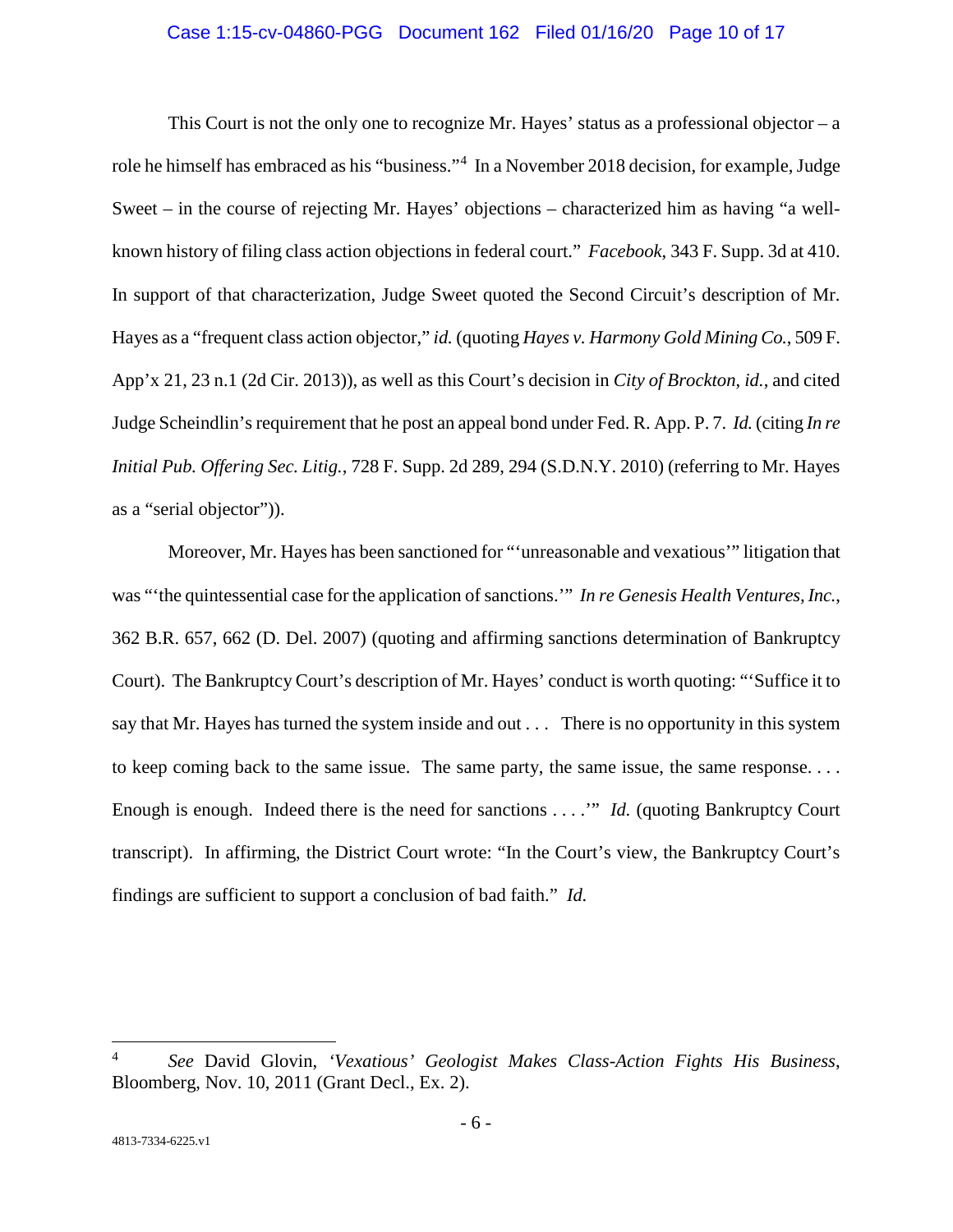### **B. Mr. Hayes' Objection Is Without Merit**

Even putting aside Mr. Hayes' status as a professional objector, his objection reflects a fundamental misunderstanding of both Lead Plaintiffs' claims and the federal securities laws, and is itself misleading.

Mr. Hayes purports to object to the proposed Settlement "on behalf of Class Members purchasing Iconix shares after January 2, 2015, a period in which Iconix did not form the overseas joint ventures that were the basis of Lead Plaintiffs['] scheme fraud allegations." Objection at 1. He then suggests that Lead Counsel "overlooked fraud on the market allegations when constructing" the operative complaints, and that such allegations would have been "infinitely superior to scheme fraud for Iconix purchasers near the end of the class period." *Id.* And he envisions a new amended complaint that "would not allege scheme fraud under Section 10b-5(a) and Rule 10b-5(a)," such that "it would not be necessary to include allegations of scienter." *Id.* at 2 (last paragraph). Almost every aspect of Mr. Hayes' analysis is fundamentally mistaken.

<span id="page-10-4"></span><span id="page-10-3"></span><span id="page-10-2"></span><span id="page-10-1"></span>First, Mr. Hayes' belief that Lead Plaintiffs alleged only "scheme" liability, as opposed to what he refers to as "fraud on the market claims" – by which he appears to mean Rule  $10b-5(b)$ claims alleging materially false or misleading statements or omissions<sup>[5](#page-10-5)</sup> – is simply wrong. The Second Amended Complaint alleges claims under all three subsections of Rule 10b-5: for "scheme" liability under subsection (a), for statement or omission liability under subsection (b), and for

<span id="page-10-5"></span><span id="page-10-0"></span> <sup>5</sup> Mr. Hayes states: "Section 10b-5(b) [*sic*] and Rule 10b-5(b) of the Exchange Act define fraud on the market claims for any person 'to make any untrue statement of a material fact or to omit to state a material fact necessary in order to make the statements made… not misleading.'" Objection at 2 (last paragraph). As the Second Circuit has explained, the term "fraud-on-the-market cases" merely refers to "cases involving public securities markets." *Dalberth v. Xerox Corp.*, 766 F.3d 172, 183 (2d Cir. 2014).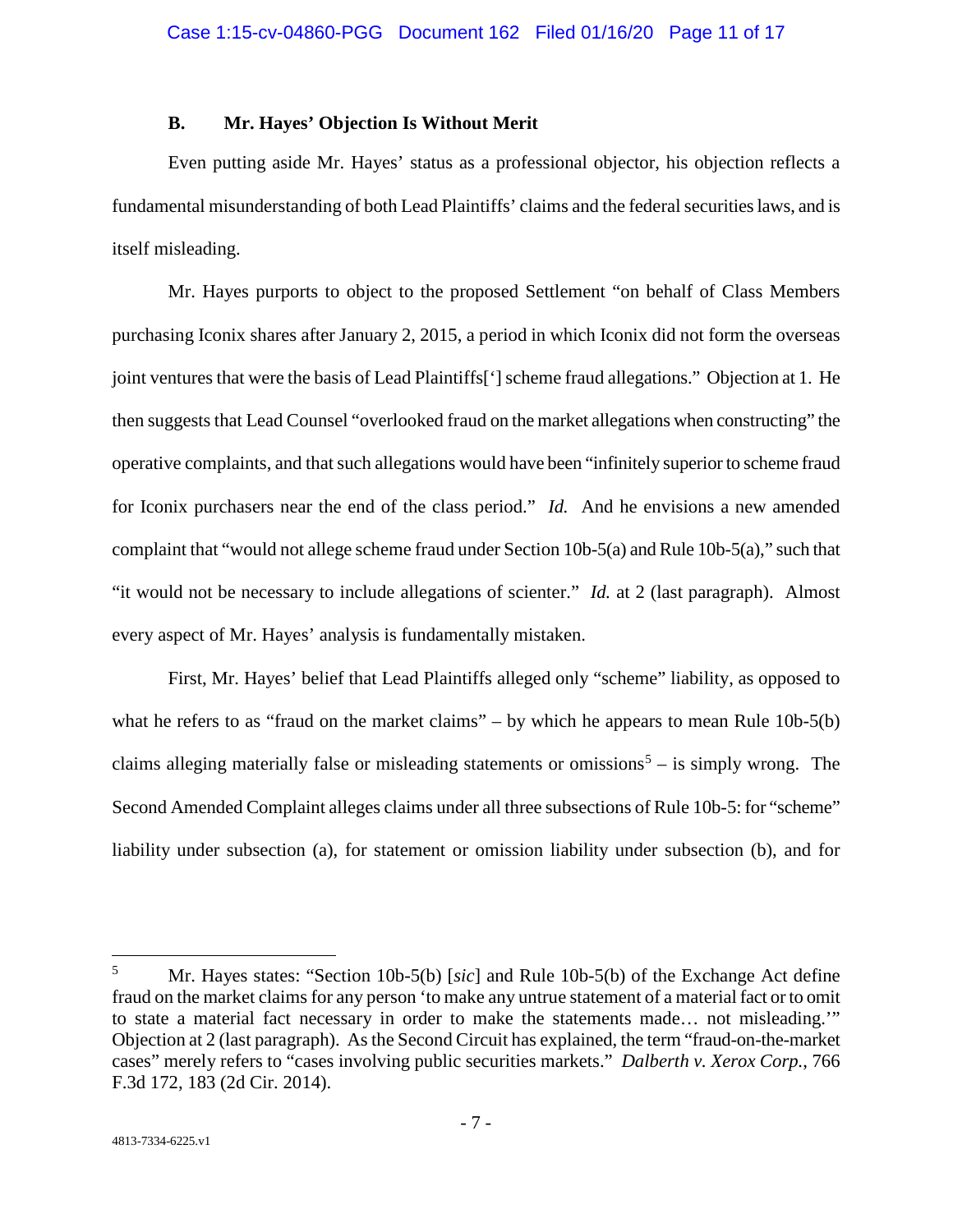### <span id="page-11-7"></span>Case 1:15-cv-04860-PGG Document 162 Filed 01/16/20 Page 12 of 17

"course-of-business" liability under subsection (c). See ¶473.<sup>[6](#page-11-8)</sup> Indeed, the Second Amended Complaint has a 58-page section specifically devoted to Defendants' "Materially False and Misleading Statements." *See* ¶¶126-295. So Mr. Hayes' claim that Lead Counsel failed "to include fraud on the market allegations," Objection at 1, is just wrong. *See also* ¶¶466-468 (specifically pleading the applicability of the "fraud on the market doctrine").<sup>[7](#page-11-9)</sup>

<span id="page-11-6"></span><span id="page-11-2"></span>Second, Mr. Hayes' understanding that, under Rule 10b-5(b), it is not "necessary to include allegations of scienter," *see* Objection at 2 (last paragraph), is also incorrect. It is fundamental, black-letter law that scienter is an essential element of a claim asserted under Rule 10b-5(b). *See Shetty v. Trivago N.V.*, 2019 WL 6834250, at \*3 (2d Cir. Dec. 16, 2019) ("To state a claim under Section 10(b) and Rule 10b-5(b), a plaintiff must plead . . . scienter . . . .") (summary order; citing *Halliburton Co. v. Erica P. John Fund, Inc.*, 573 U.S. 258, 267 (2014)).

<span id="page-11-0"></span>Third, the fact that Iconix formed no new overseas joint ventures after January 2, 2015, *see* Objection at 1, is irrelevant. Lead Plaintiffs alleged that, because Defendants concealed their improper accounting, the Company's stock price continued to be inflated at the time Mr. Hayes purchased his shares in March 2015, and remained so until the end of the Class Period. Although there was a partial disclosure of the truth in December 2014 (*see* ¶¶251-253) – before Mr. Hayes

<span id="page-11-8"></span><span id="page-11-4"></span><span id="page-11-3"></span> <sup>6</sup> Under the heading "COUNT I, Violation of Section 10(b) of the Exchange Act and Rule 10b-5 Promulgated Thereunder Against All Defendants," ¶473 states: "Defendants: (a) employed devices, schemes, and artifices to defraud; (b) made untrue statements of material fact and/or omitted to state material facts necessary to make the statements not misleading; and (c) engaged in acts, practices, and a course of business which operated as a fraud and deceit upon the purchasers of the Company's securities during the Class Period."

<span id="page-11-9"></span><span id="page-11-5"></span><span id="page-11-1"></span>In this context, it is also worth noting Mr. Hayes' contention that scheme fraud allegations are "precisely the [type of] abusive securities litigation that the Private Securities Litigation Reform Act (PSLRA) intended to eliminate . . . ." Objection at 2 (first full paragraph). Lead Counsel are aware of no authority even remotely suggesting this statement is true, and Rule 10b-5(a) continues to be in full force and effect, and an accepted basis for asserting Section 10(b) liability. *See, e.g.*, *Lorenzo v. SEC*, 139 S. Ct. 1094, 1099 (2019).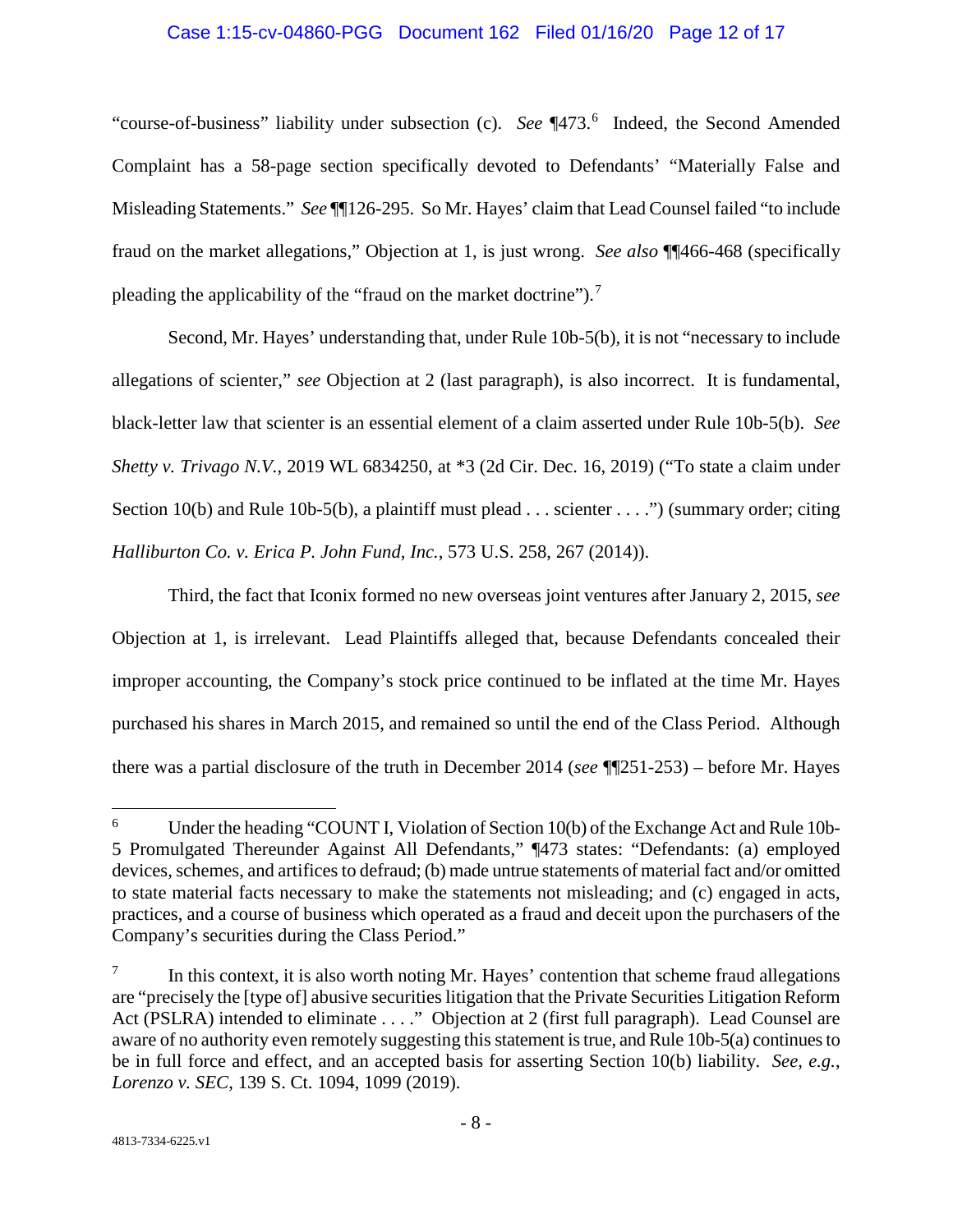### Case 1:15-cv-04860-PGG Document 162 Filed 01/16/20 Page 13 of 17

purchased his shares – Lead Plaintiffs alleged additional partial disclosures in April 2015 (*see* ¶¶264- 268, ¶¶269-272), August 2015 (*see* ¶¶278-284, ¶¶285-289), and November 2015 (*see* ¶¶290-295), at the end of the Class Period. Thus, the absence of new international joint ventures after January 2015 makes no difference: the Company's stock price was inflated throughout the Class Period.

<span id="page-12-1"></span><span id="page-12-0"></span>And fourth, even if Lead Plaintiffs had not pleaded Mr. Hayes' preferred theory of liability under Rule  $10b-5(b)$  – which they did – that would not be a proper basis for objection. As Judge Sweet observed in *Facebook*, "[i]t is axiomatic . . . that a lead plaintiff has the sole authority to determine what claims to pursue on behalf of the class." 343 F. Supp. 3d at 410. Mr. Hayes' remedy for a strategic disagreement with Lead Counsel was not to object to the Settlement, but to exclude himself from the Class so as to assert his own claim. Having chosen to remain in the Class, however, he should not be heard to complain about Lead Plaintiffs' strategic choices– especially since his principal complaint is simply mistaken.

In addition to these fundamental misconceptions, Mr. Hayes also makes assertions that are just not true. For example, he contrasts the purportedly "minuscule Class recovery" with "Lead Counsels' [*sic*] \$242 average hourly fee award." Objection at 1. Mr. Hayes apparently reached this figure by dividing Lead Counsel's requested fee of \$1.5 million by the total number of attorney hours set forth in Lead Plaintiffs' opening papers. *See* ECF No. 157-3, Ex. A; ECF No. 157-4, Ex. A. But this calculation excludes 950 hours of *non*-attorney time – time devoted to the case by a forensic accountant, case and economic analysts, research analysts, investigators, paralegals, and shareholder relations personnel, among others. *See id.* Thus, the "\$242 average hourly fee award" cited by Mr. Hayes – though reasonable in and of itself – is materially inflated by his omission of the time of other important personnel.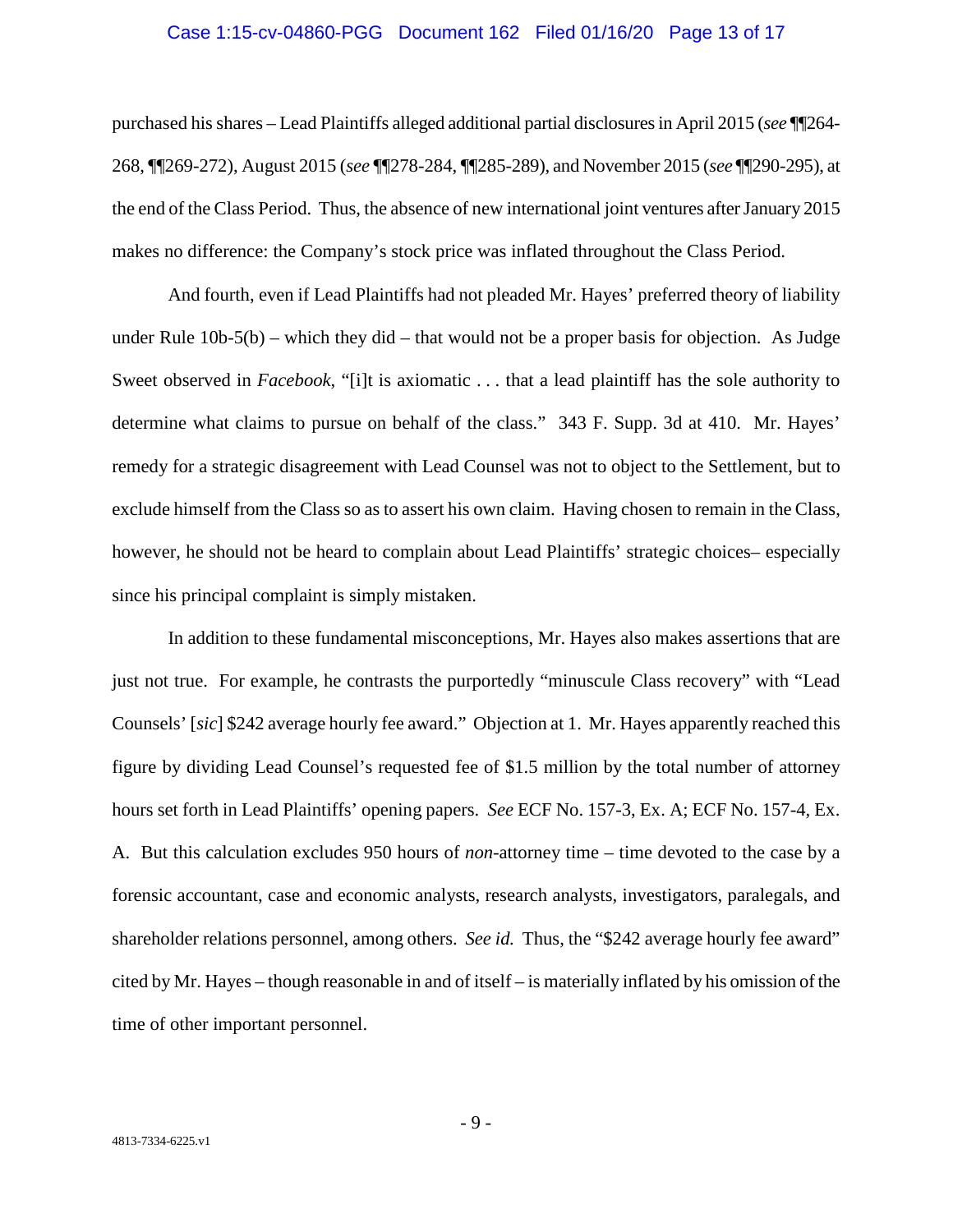### Case 1:15-cv-04860-PGG Document 162 Filed 01/16/20 Page 14 of 17

Similarly, Mr. Hayes claims that the only real beneficiaries of the proposed Settlement include Lead Plaintiffs themselves, implying that Lead Plaintiffs will be receiving awards disproportionate to those of other Class Members. *See* Objection at 2 (top paragraph). But the awards to Lead Plaintiffs will be calculated under the same Plan of Allocation governing the award to every other Class Member. Lead Plaintiffs are not requesting "the award of reasonable costs and expenses" expressly permitted by 15 U.S.C.  $\S78u-4(a)(4)$  – an award that in any event is intended to compensate representative parties for their actual, reasonable costs and expenses, not as the windfall Mr. Hayes appears to be suggesting.<sup>[8](#page-13-1)</sup>

Finally, Mr. Hayes attempts to impugn Lead Counsel's motives, contending that Lead Counsel prepared the Second Amended Complaint "in a desultory fashion designed to salvage contingent attorney fees and expenses in a mediated settlement." Objection at 2 (first paragraph). Lead Counsel categorically reject that suggestion. As noted in Lead Plaintiffs' opening papers, the Second Amended Complaint is 106 paragraphs longer than its predecessor, includes substantial additional allegations about Defendants' alleged misconduct, and adds BDO as a defendant, alleging that BDO conspired with Defendants to fraudulently conceal the true nature of the joint ventures at issue. *See* ECF No. 157, ¶32. Among other changes, the Second Amended Complaint alleged that the joint ventures in question were shams from the start. *See id.* Changes of this magnitude – substantive changes – are far from "desultory."

<span id="page-13-1"></span><span id="page-13-0"></span> <sup>8</sup> *See, e.g.*, *Christine Asia Co. v. Yun Ma*, 2019 WL 5257534, at \*20 (S.D.N.Y. Oct. 16, 2019) ("Courts in this Circuit routinely award such costs and expenses both to reimburse the named plaintiffs for expenses incurred through their involvement with the action and lost wages, as well as to provide an incentive for such plaintiffs to remain involved in the litigation and to incur such expenses in the first place.").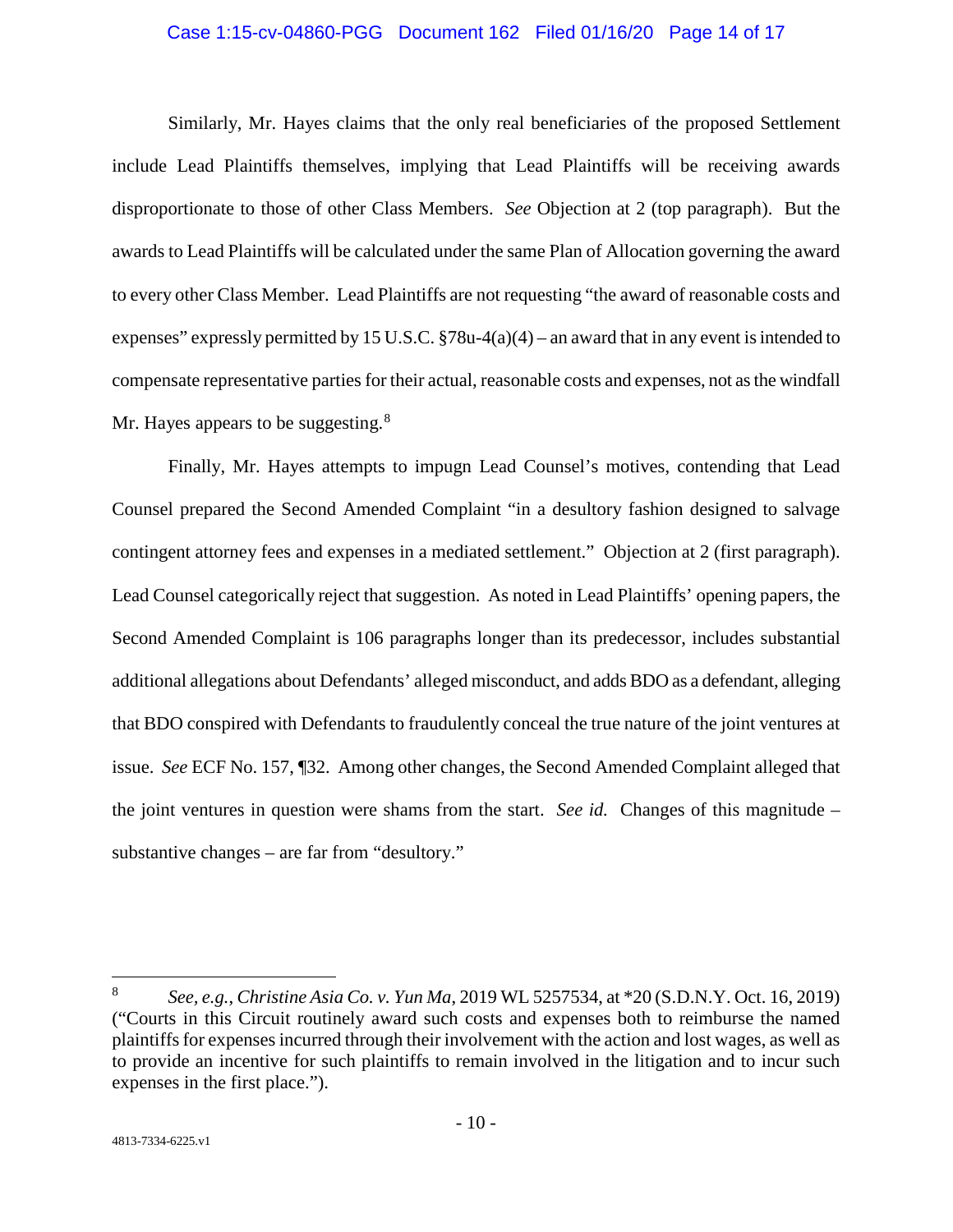## **IV. CONCLUSION**

For the foregoing reasons, as well as the reasons in their opening papers, Lead Plaintiffs respectfully request that the Court approve the proposed Settlement and Plan of Allocation as fair, reasonable, and adequate, and Lead Counsel respectfully request that the Court award attorneys' fees of 25% of the Settlement Amount, plus expenses in the amount of \$165,465.92, plus interest on both amounts. They also respectfully request that the Court reject in its entirety the one and only objection asserted to the proposed Settlement and request for attorneys' fees.

DATED: January 16, 2020 Respectfully submitted,

ROBBINS GELLER RUDMAN & DOWD LLP SAMUEL H. RUDMAN ROBERT M. ROTHMAN

ROBERT M. ROTHMAN

58 South Service Road, Suite 200 Melville, NY 11747 Telephone: 631/367-7100 631/367-1173 (fax) srudman@rgrdlaw.com rrothman@rgrdlaw.com

ROBBINS GELLER RUDMAN & DOWD LLP JACK REISE (*Pro Hac Vice*) 120 East Palmetto Park Road, Suite 500 Boca Raton, FL 33432 Telephone: 561/750-3000 561/750-3364 (fax) jreise@rgrdlaw.com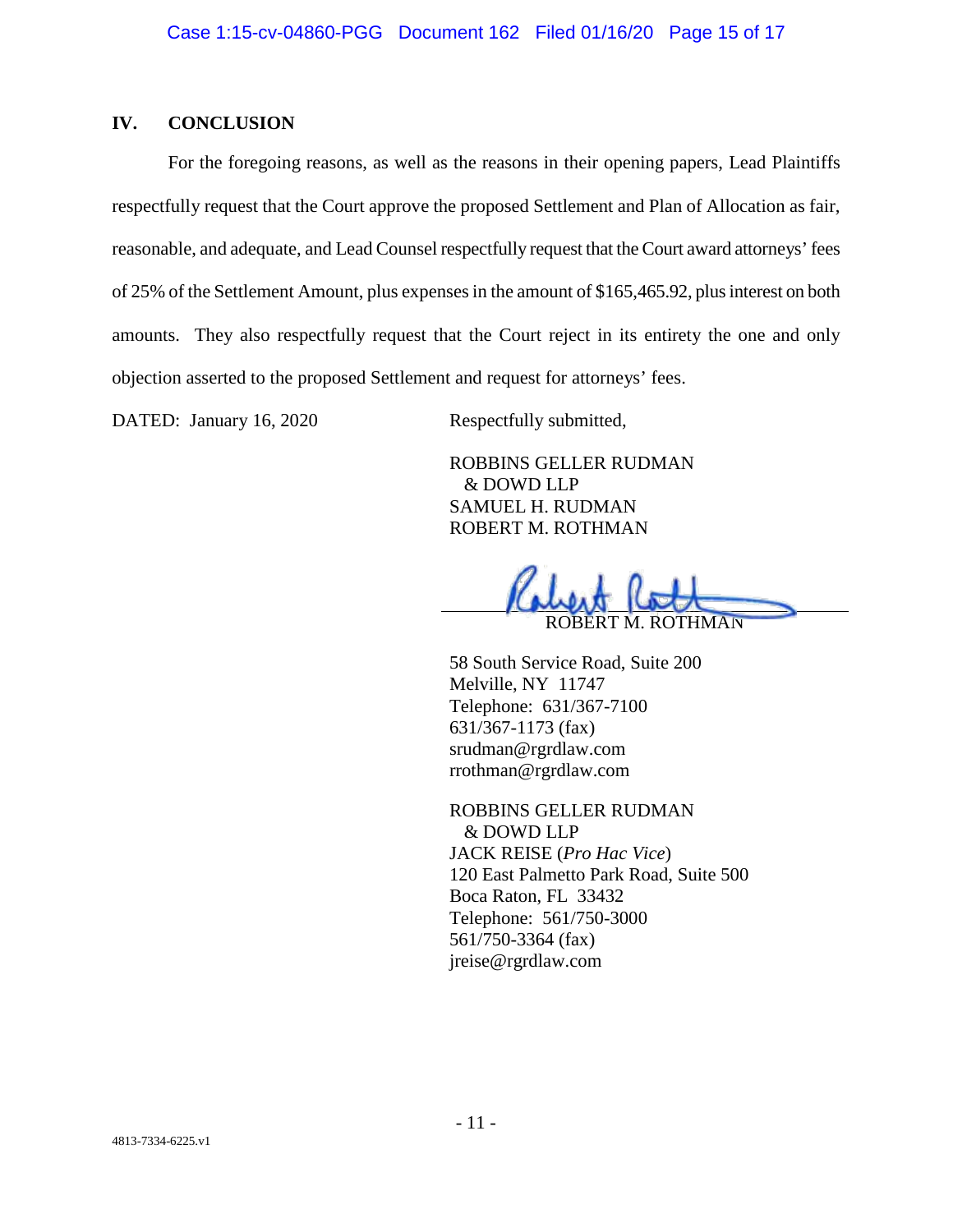DATED: January 16, 2020

SAXENA WHITE P.A. STEVEN B. SINGER KYLA GRANT

STEVEN B. SINGER

10 Bank Street, 8th Floor White Plains, NY 10604 Telephone: 914/437-8551 888/631-3611 (fax) ssinger@saxenawhite.com kgrant@saxenawhite.com

SAXENA WHITE P.A. JOSEPH E. WHITE 7777 Glades Road, Suite 300 Boca Raton, FL 33434 Telephone: 561 /394-3399 561 /394-3382 (fax) jwhite@saxenawhite.com

Co-Lead Counsel for Plaintiff